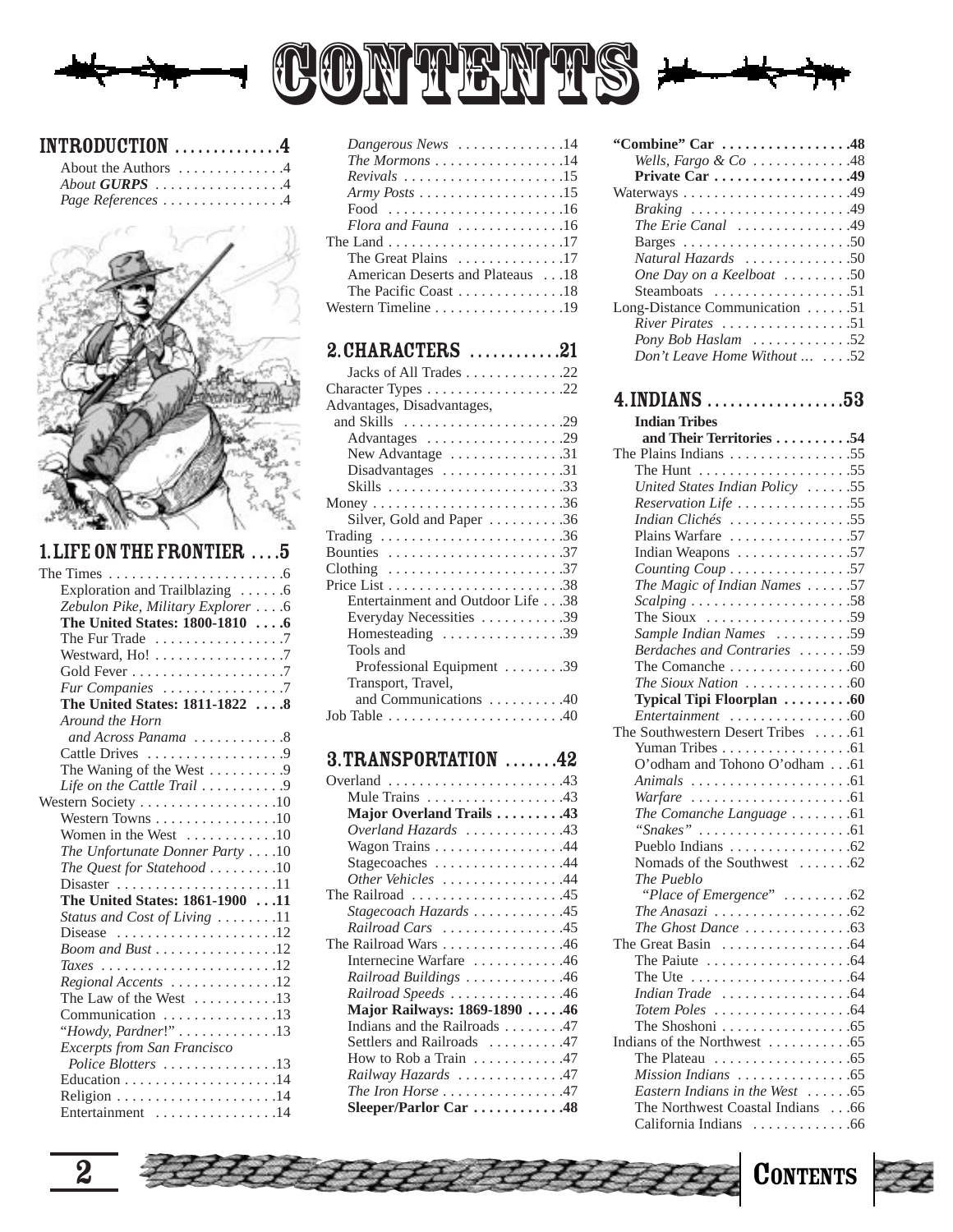| Eastern and Southern Tribes 66                                      |
|---------------------------------------------------------------------|
| Indian Magic in the Campaign 66                                     |
| The Five Civilized Tribes 67                                        |
| Indian Magic $\ldots \ldots \ldots \ldots \ldots \ldots$ . 67       |
|                                                                     |
| Coyote, the Trickster $\ldots \ldots \ldots \ldots$                 |
| Returning the Medicine 67                                           |
|                                                                     |
| The Sun Dance 68                                                    |
| Guardian Spirits 69                                                 |
|                                                                     |
|                                                                     |
| Eagle $\ldots \ldots \ldots \ldots \ldots \ldots \ldots \ldots$ .70 |
| Thunder $\ldots \ldots \ldots \ldots \ldots \ldots \ldots$ . 70     |
| <i>Medicine Bundles</i> 70                                          |



| Wolf 71                                                 |
|---------------------------------------------------------|
| Wakan Tanka 71                                          |
| Herbalists, Dreamers, and Shamans71                     |
| Enchanted Items 71                                      |
| Learning the Trade 73                                   |
| Making Medicine 73                                      |
| Quick-and-Dirty Magical Items73                         |
| Magical Items $\dots \dots \dots \dots \dots \dots$ .74 |
| Other Forms of Magic 74                                 |
|                                                         |
|                                                         |
| The Path of Dreams $\dots \dots \dots \dots \dots$ .75  |
|                                                         |
| The Path of Luck 77                                     |
| The Path of Protection 78                               |
| The Path of the Spirit 79                               |
| Ritual Modifiers Table 79                               |

## 5.GUNFIGHTING . . . . . . . . . . . .80

| Realistic Campaign 81                                                  |
|------------------------------------------------------------------------|
| Weapons $\ldots \ldots \ldots \ldots \ldots \ldots \ldots \ldots$ . 81 |
| Famous Shootouts 81                                                    |
| Loading Black Powder Weapons81                                         |
| Firearms in Melee 82                                                   |
|                                                                        |
| Using Explosives 82                                                    |
| Ammunition 83                                                          |
| $Mounted Combat$ 83                                                    |
| Weapon Descriptions 84                                                 |
| Muzzle-Loading Long Arms 84                                            |
| Breech-Loading Long Arms 84                                            |
| Magazine Rifles 84                                                     |
| Shotguns $\dots \dots \dots \dots \dots \dots \dots$ .85               |
| Muzzle-Loading Pistols  85                                             |
|                                                                        |
| Stingy Pistols $\dots \dots \dots \dots \dots \dots 87$                |
|                                                                        |

| Machine Guns 87             |  |
|-----------------------------|--|
|                             |  |
| Other Ranged Weapons 87     |  |
| Hand Weapons 89             |  |
|                             |  |
|                             |  |
| Other Ranged Weapons  89    |  |
| Hand Weapons 89             |  |
| Reading the Weapon Table 90 |  |

## 6. THE WARS  $\ldots$ ................91

| The War Between Mexico and Texas 92                          |  |
|--------------------------------------------------------------|--|
| The Mexican Army: 1835-48 92                                 |  |
| The Texas Navy $\ldots \ldots \ldots \ldots \ldots 92$       |  |
| The Mexican War 93                                           |  |
| The Texas Rangers 93                                         |  |
|                                                              |  |
| The United States: 1822-1854  94                             |  |
| The U.S. Cavalry $\dots \dots \dots \dots 94$                |  |
|                                                              |  |
|                                                              |  |
| The Buffalo Soldiers 95                                      |  |
| "Bleeding Kansas" and                                        |  |
| Quantrill's Raiders 96                                       |  |
| <b>General Sibley</b>                                        |  |
| Tries for the West $\dots \dots \dots \dots$ .96             |  |
| The Outcome $\dots \dots \dots \dots \dots \dots$ .96        |  |
| Shades of Gray $\ldots \ldots \ldots \ldots \ldots$          |  |
| The Indian Wars $\dots \dots \dots \dots \dots$ .96          |  |
| The Northwest 97                                             |  |
| The Southwest $\dots \dots \dots \dots \dots$ .97            |  |
| The Nez Percé War 97                                         |  |
|                                                              |  |
|                                                              |  |
| The Bureau of Indian Affairs 98                              |  |
|                                                              |  |
|                                                              |  |
| Cattlemen vs. Sheepmen 99                                    |  |
| County Seat Wars 99                                          |  |
| The Mounties $\ldots \ldots \ldots \ldots \ldots \ldots$ .99 |  |
| The Fence Cutter War 99                                      |  |

# 7.LEGENDS OF

| THE OLD WEST $\,\,\ldots\,\ldots\,\ldots\,\,100$            |  |
|-------------------------------------------------------------|--|
| Wild Bill Hickok 101                                        |  |
| John Wesley Hardin 101                                      |  |
| Hugh Glass,                                                 |  |
| Man in the Wilderness $\ldots \ldots \ldots 101$            |  |
| Buffalo Bill $\ldots \ldots \ldots \ldots \ldots 101$       |  |
| Jesse James 102                                             |  |
| Calamity Jane 102                                           |  |
| Black Jack Ketchum 102                                      |  |
| Alfred G. Packer 102                                        |  |
|                                                             |  |
| Kit Carson $\ldots \ldots \ldots \ldots \ldots \ldots 103$  |  |
| Belle Starr $\ldots \ldots \ldots \ldots \ldots \ldots 103$ |  |
| Black Bart, the $Po-8$ 103                                  |  |
| General George                                              |  |
| Armstrong Custer 103                                        |  |
| San Francisco 104                                           |  |
| Dodge City $\dots \dots \dots \dots \dots \dots \dots 104$  |  |
| The Comstock Lode 104                                       |  |
|                                                             |  |
|                                                             |  |

| Gunfight at the O.K. Corral  .105                   |
|-----------------------------------------------------|
| In Search of Golden Cities $\ldots \ldots 105$      |
| Legends of the White Stallion $\dots$ .106          |
| Judge Roy Bean,                                     |
| Law West of the Pecos $\dots\dots\dots$             |
| The O.K. Corral,                                    |
| Tombstone, $1881$ 107                               |
|                                                     |
| $ Dick \, Merrick \,$ 107                           |
| Yuma Penitentiary $\ldots \ldots \ldots \ldots 107$ |
|                                                     |
| Hanging Judge Parker 108                            |
| The Lincoln County War 108                          |
| The Johnson County War 108                          |

# 8.CAMPAIGNING ..........109

| Backdrops and Adventure Seeds 110                  |
|----------------------------------------------------|
| The Weird, Weird West 110                          |
| Timeless Western Plots 110                         |
| The Alamo $\ldots \ldots \ldots \ldots \ldots 110$ |
| Mountain Men and Explorers 112                     |
| Territorial Wars 112                               |
| Wagon Trains 112                                   |
| Campaign Crossovers 112                            |
|                                                    |
| Clash of Cultures 113                              |
| Workin' on the Railroad 113                        |
| Riding the Range 114                               |
| John Shepard, Town Marshal 114                     |
|                                                    |
| Shootin' Up the Town $\dots \dots \dots 115$       |
| Bull Tyler, Ranch Hand 115                         |
| Edward "Red" Cullen, Outlaw 115                    |
| Designing Western Adventures 116                   |
| Jade Song, Soiled Dove 116                         |
| $Soundtracks$ 116                                  |
|                                                    |

#### 9.CRITTERS . . . . . . . . . . . . . . .117 Key to the Bestiary ............118 Stampedes . . . . . . . . . . . . . . . . . . . . .122



| GLOSSARY 123                                          |  |
|-------------------------------------------------------|--|
| BIBLIOGRAPHY 124                                      |  |
| Nonfiction $\dots\dots\dots\dots\dots124$             |  |
|                                                       |  |
|                                                       |  |
| TV Shows $\dots \dots \dots \dots \dots \dots 125$    |  |
| CAMPAIGN PLAN $\dots \dots \dots 126$                 |  |
| INDEX $\ldots \ldots \ldots \ldots \ldots \ldots 127$ |  |



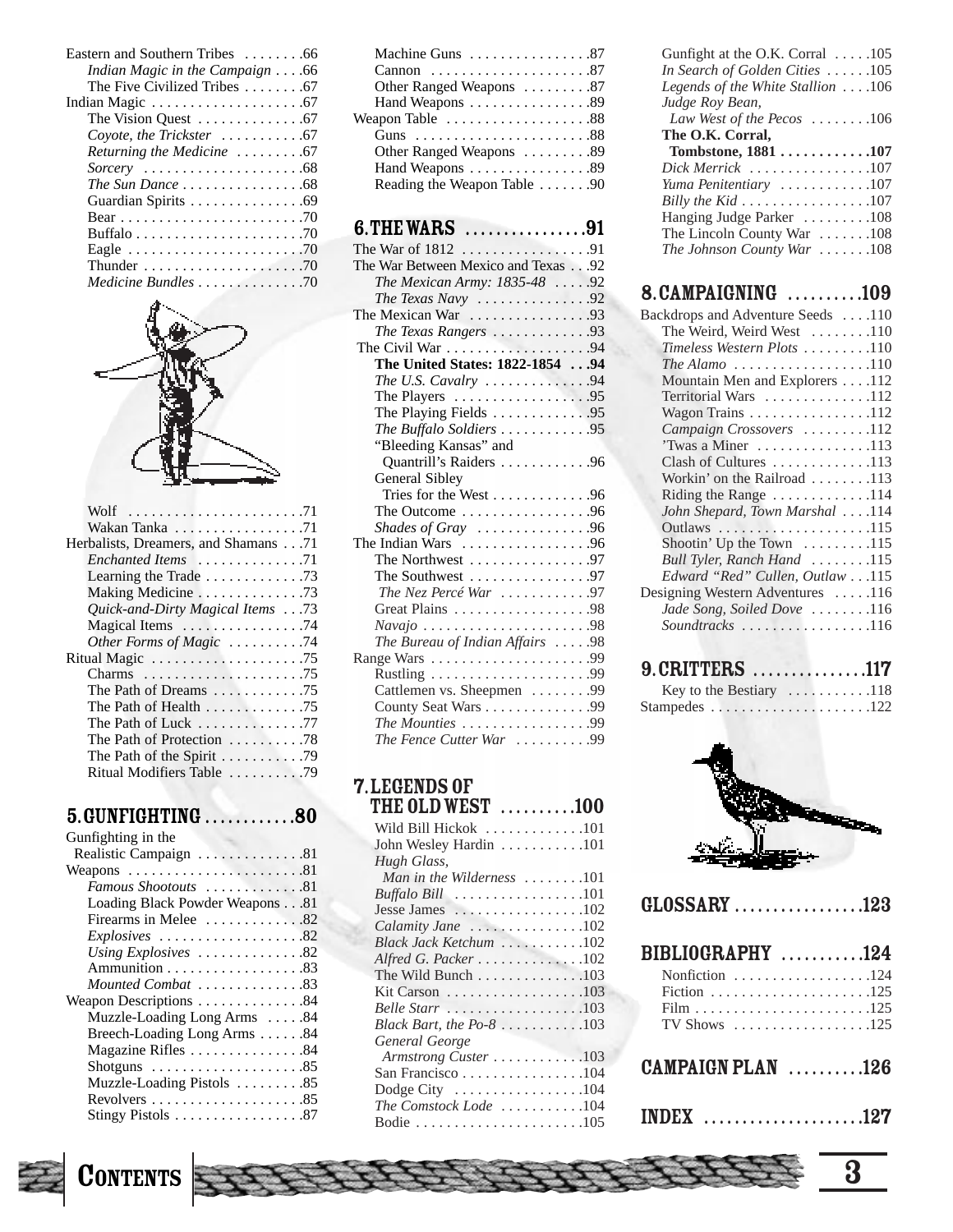## ABOUT GURPS

Steve Jackson Games is committed to full support of the *GURPS* system. Our address is SJ Games, Box 18957, Austin, TX 78760. Please include a self-addressed, stamped envelope (SASE) any time you write us! Resources now available include:

*Pyramid* (**www.sjgames.com/pyramid**). Our online magazine includes new rules and articles for *GURPS*. It also covers the hobby's top games – *Dungeons & Dragons, Traveller, World of Darkness, Call of Cthulhu, Shadowrun,* and many more – and other Steve Jackson Games releases like *In Nomine, INWO, Car Wars, Toon, Ogre,* and more. And *Pyramid* subscribers also have access to playtest files online, to see (and comment on) new books before they're released.

*New supplements and adventures. GURPS* continues to grow, and we'll be happy to let you know what's new. A current catalog is available for an SASE. Or check out our Web site (below).

*Errata.* Everyone makes mistakes, including us – but we do our best to fix our errors. Up-to-date errata sheets for all *GURPS* releases, including this book, are always available from SJ Games; be sure to include an SASE with your request. Or download them from the Web – see below.

*Q&A.* We do our best to answer any game question accompanied by an SASE.

*Gamer input.* We value your comments. We will consider them, not only for new products, but also when we update this book on later printings!

*Internet.* Visit us on the World Wide Web at **www.sjgames.com** for an online catalog, errata, updates, and hundreds of pages of information. We also have conferences on Compuserve and AOL. *GURPS* has its own Usenet group, too: rec.games.frp.gurps.

*GURPSnet.* Much of the online discussion of *GURPS* happens on this e-mail list. To join, send mail to majordomo@io.com with "subscribe GURPSnet-L" in the body, or point your World Wide Web browser to **gurpsnet.sjgames.com/**.

The *GURPS Old West* Web page is at **www.sjgames.com/gurps/books/oldwest**.

### PAGE REFERENCES

See *GURPS Compendium I*, p. 181, for a list of abbreviations for *GURPS* titles, or for the most recent list, visit our Web site at **www.sjgames.com/gurps/abbrevs.html**.

Any page reference that begins with a B refers to *GURPS Basic Set*, *Third Edition Revised;* e.g., p. B22 refers to page 22 of the *Basic Set*. Also, CI refers to *GURPS Compendium I* and CII refers to *Compendium II*.

# **IR.ODDUCTION**

Stagecoach holdups . . . Indian raids . . . shootouts at high noon . . . stampedes . . . greedy railroad barons. The Wild West is a gold mine of adventure for roleplaying!

*GURPS Old West* covers the whole 19th century, giving special emphasis to the classic period of the Old West (1865-1885). It runs from the first overland explorations through white settlement to the last days of the frontier. There's also plenty of information about everything Western – the Pony Express, the gold rushes, steamboats and railroads, cattle drives and cow towns, outlaws and lawmen, border wars and wars with the Indians, and how the country grew out of it all.

Dozens of character types, skills, advantages, and disadvantages help you create any conceivable type of Western character, from town drunk to railroad baron, soiled dove to revival preacher. Authentic equipment lists outfit your character from head to toe. Carefully researched, detailed background information lets you build an adventure or campaign with highly realistic detail, or simply an adventure with Western flavor. There's something for everyone here, with rules for train robbery, mounted combat, and ritual magic – enough fun for anyone, even a reckless cowboy.

This book is the Old West as it should have been – liberally tinged with romance and heroics. But there's little need to stray from the truth. Nearly every Hollywood myth has its counterpart in history. But when choosing how much reality to include in an Old West campaign, the GM should follow the advice of editor Edmond O'Brien in *The Man Who Shot Liberty Valance* – "If the facts conflict with the legend, print the legend."

### *About the Authors*

*Ann Dupuis* began roleplaying in 1978, and spends as much time as possible playing, gamemastering, writing and reading adventures. 1990 marked her first publications in the roleplaying world: an adventure in *Dungeon* magazine and two articles in *Roleplayer. Old West* was her first book, but she now has several more under her belt as proprietor of Grey Ghost Games. In her spare time, Ann rides, practices Shim Gum Do (Korean Sword), paints miniatures, and reads fantasy, science fiction, and mystery novels.

*Stephen Dedman* began roleplaying in 1977, and sold his first *Villains & Vigilantes* adventure in 1985. He's the author of *GURPS Dinosaurs* and the novels *The Art of Arrow Cutting* and *Foreign Bodies*, and co-author of *GURPS Martial Arts Adventures* and *GURPS Space Atlas 4*. Stephen lives in Western Australia, which is bigger and hotter than Texas.

*Liz Tornabene* began roleplaying in 1978, but did nothing of note after that until she cleverly escaped the snares and toils of the corporate world to rescue Ann from the impending *Old West* deadline. She is becoming a freelance writer and has several books and articles planned.

*Robert E. Smith* began playing miniatures in 1974. He then started roleplaying with M.A.R. Barker's *Empire of the Petal Throne,* which he enjoys to this day. Historical miniatures are his favorite, and he has written a set of miniature rules for the Civil War.

*Lynda Manning-Schwartz* grew up in Temple, Texas. Her grandparents owned a large ranch, but Lynda was frequently cautioned against "bothering the hands." Her hobbies include deciphering Mayan hieroglyphics and researching topics such as occultism, herbalism, and American Indian beliefs. Lynda privately published a book of poetry in 1979.





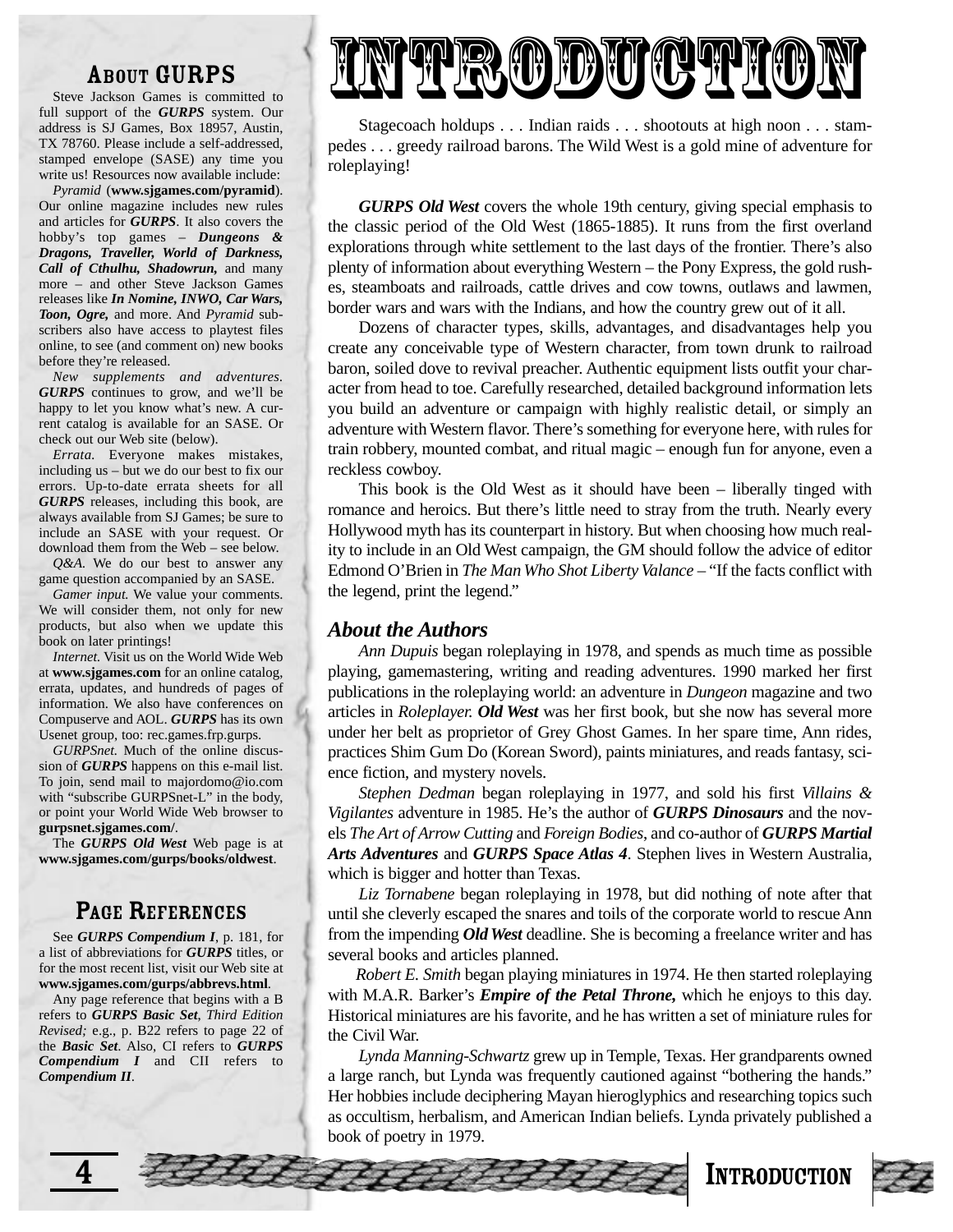### *Drunkards*

Drunks hang around a town's authority figures, doing odd jobs and being pitifully inadequate. Staples of Western fiction include the ruined gunslinger, the guilt-ridden doctor, and the booze-sodden Indian. Occasionally they sober up just in time to save the town or the hero. And it's always possible that a drunken Indian is just shamming, infiltrating white society for his own reasons.

Advantages are rare. Common disadvantages include Alcoholism, Laziness, and Odious Personal Habits. Dead Broke or Poor, bad Reputation, and Status of -2 or -3 are appropriate. Skills, if any, are rarely used.

See also *Doctors, Gunslingers,* and *Indian Braves*.

### *Dudes and Tenderfeet*

A *tenderfoot* is naive and unused to the hardships of the Old West. A *dude* is a non-westerner who takes pride in his clothing, whether he wears the costume of his origin – deerstalker cap and monocle of the Englishman, the tall hat of the Bostonian – or dresses up in fancy "western" duds. Both are subject to hazing and rough treatment. Westerners take especially dim views of Englishmen, even if appropriately attired and not at all tenderfooted. (See *Reputation,* p. 32.)

Many dudes are tourists with enormous quantities of luggage, including dime novels and travel guides.

Gullibility plays well. Most of their skills are not very useful in the West – such as Savoir-Faire (Back East or European), European History, Area Knowledge of (Boston or London), etc. A Kodak camera is a must after 1888. Prior to that, the very wealthy bring along their own artists to record their adventures.

Odious Personal Habits such as continual small-talk may annoy stagecoach companions. Phobias of Indians, insects, snakes, or other wildlife are possible. Many dudes have the Delusion that everything in the West is just like the dime novels. A few are actually good at something useful, such as Boxing, Guns (Shotgun or Rifle) or Riding . . . much to the surprise of their would-be tormentors.

### *Entertainers*

The West is hungry for entertainment, and even amateurs can draw a crowd. Circus performers, opera singers, phrenologists, mesmerists, and famous actors tour the Old West. Patentmedicine shows have troupes of fire-eaters, sword swallowers, and tumblers. Saloonkeepers put on song-and-dance acts, plays, and variety shows. Circuses have marching bands, trick riders, trained animals, acrobats, and clowns. Wild West shows offer genuine Indians, trick ropers, and female gunslingers.

Bard, Dancing, Hypnotism, Musical Instrument, Performance, Poetry, and Singing are all suitable. Audiences find Acrobatics and Equestrian Acrobatics particularly thrilling. Dancing black bears are always crowd-pleasers – an animal act requires the Animal Handling skill.

Some entertainers are treated like royalty. A few are disdained by respectable citizens – notably the saloons' piano players and dancing girls.

See also *Confidence Men and Snake Oil Salesmen* and "*Soiled Doves*."

### *Explorers and Trailblazers*

Explorers in the early 1800s searched for a Northwest Passage. The U.S. government sponsored expeditions to support territorial claims and establish relations with Indians. Scientific expeditions recorded topographical, geological, botanical, and zoological information.

Most expeditions will have a leader, soldiers for protection, and a guide. Expedition leaders must have either Wealth or a Patron for funding. Military Rank (level 3 or 4) is almost mandatory in government-sponsored expeditions.



Trailblazers mark out paths for mule trains and wagons. Many are solitary, living by their wit with minimal equipment. They often have the Compulsive Behavior of wanderlust, though a few encounters with grizzly bears or hostile Indians can quickly earn enough character points to buy this off.

Explorers and trailblazers need Survival skills in many different terrains – woods, desert, mountains, and waterways. They should also have Cartography, Orienteering, and weapons skills. Animal Handling helps with pack or riding animals. Some Area Knowledge of the terrain to be explored is helpful. The main idea, of course, is to increase the level of Area Knowledge tremendously in the course of the exploration.

See also *Mountain Men, Scouts,* and *Scientists and Engineers*.